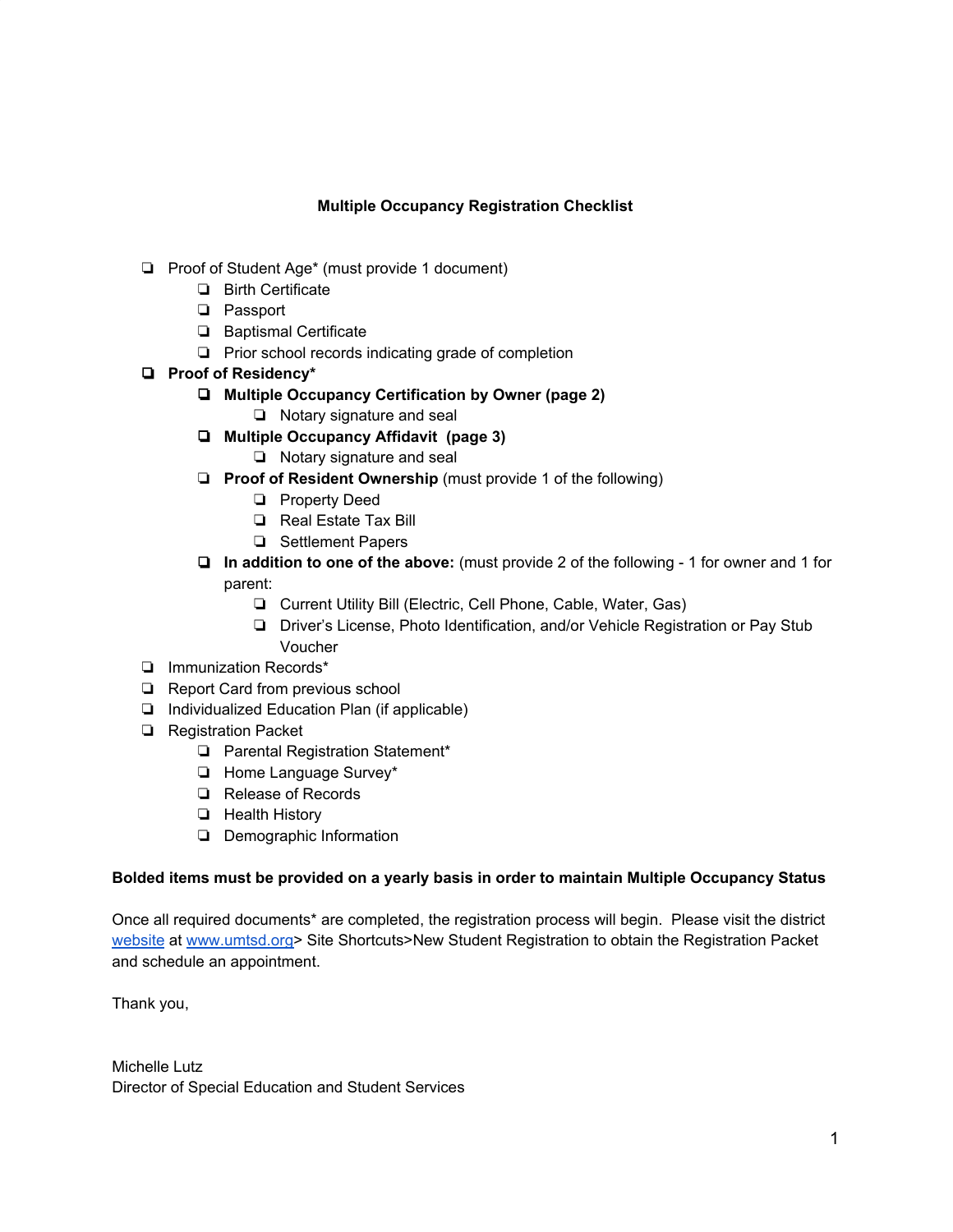## **Certification of Multiple Occupancy by Owner**

| located in the Upper Moreland Township School District boundaries. |  |
|--------------------------------------------------------------------|--|
|                                                                    |  |
| above address on a permanent basis with the following child(ren):  |  |
|                                                                    |  |

I assume responsibility for notifying the Upper Moreland Township School District should the above circumstance change.

\_\_\_\_\_\_\_\_\_\_\_\_\_\_\_\_\_\_\_\_\_\_\_\_\_\_\_\_\_\_\_\_\_\_\_\_\_\_\_\_\_\_\_\_\_\_\_\_\_\_\_\_

Signature of Owner

Relationship to Parent/Child

\_\_\_\_\_\_\_\_\_\_\_\_\_\_\_\_\_\_\_\_\_\_\_\_\_\_\_\_\_\_\_\_\_\_

\_\_\_\_\_\_\_\_\_\_\_\_\_\_\_\_\_\_\_\_\_\_\_\_\_\_\_\_\_\_\_\_\_\_

Signature of Notary

\_\_\_\_\_\_\_\_\_\_\_\_\_\_\_\_\_\_\_\_\_\_\_\_\_\_\_\_\_\_\_\_\_\_

\_\_\_\_\_\_\_\_\_\_\_\_\_\_\_\_\_\_\_\_\_\_\_\_\_\_\_\_\_\_\_\_\_\_

Date

Notary Seal: